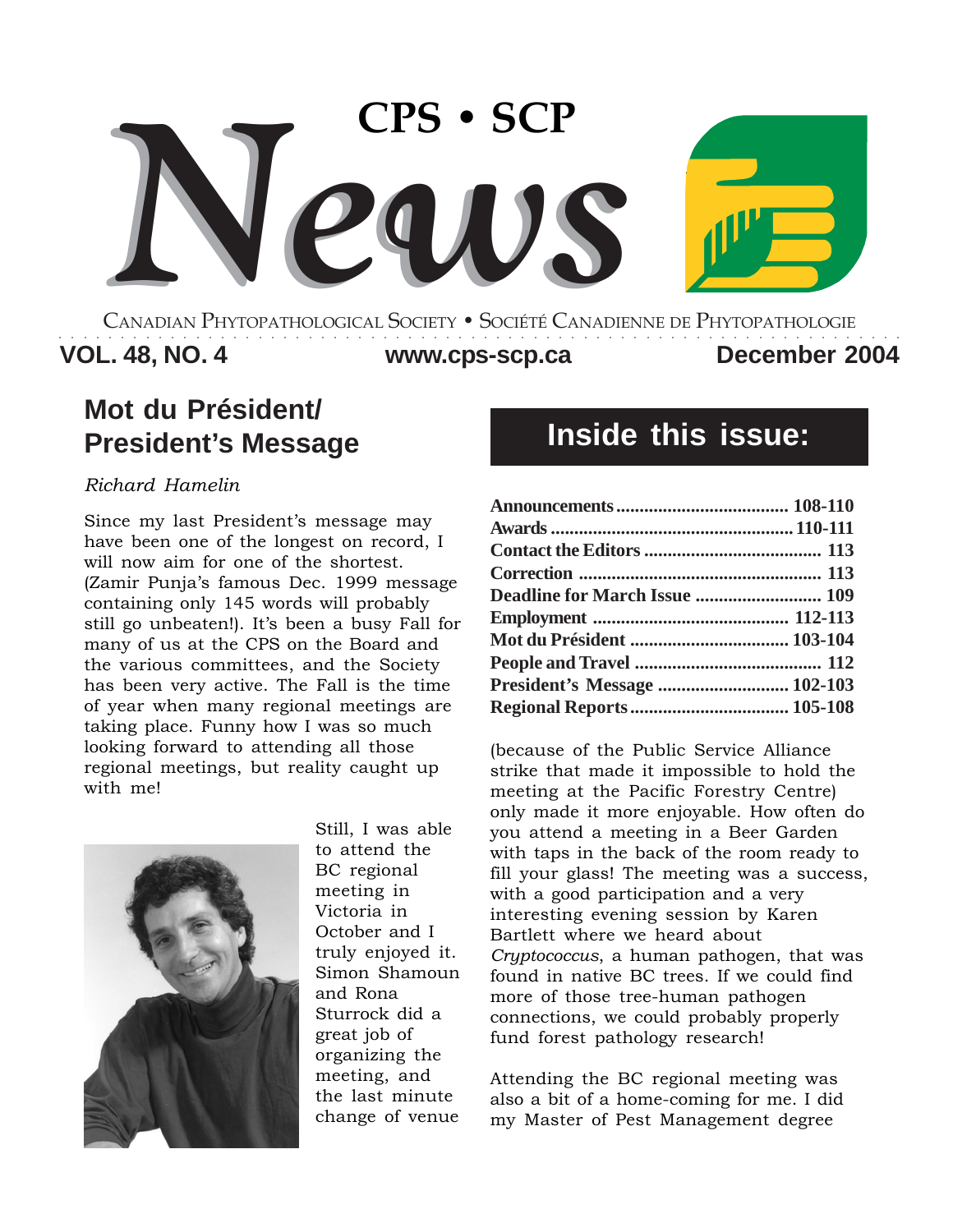there under the supervision of Jack Sutherland (at Pacific Forestry Centre) and Jim Rahe (at Simon Fraser University). I was glad to see that Jack upgraded his 1966 Beetle (which he had bought in Quebec and was driving when I was in his lab back in 1986) for a 1991 Subaru, a 25 year jump forward. The BC regional group is very lively and there were several students participating and giving presentations.

We are still trying to tie up some of the 75th anniversary tasks. One of them is the completion/update of the book Plant Pathology in Canada, a project that is spearheaded by Denis Gaudet. Denis is working hard to gather steam around this project. Please do contact him if you agree to volunteer some information to this project.

Well, apparently, I failed miserably in my attempt to write the shortest President's

> message in history. I'll have to learn conciseness from Zamir

and I promise to try harder next time. In the meantime, I wish you all a Merry Christmas and Happy New Year!

Richard C. Hamelin President Canadian Phytopathological Society

Étant donné que mon dernier mot du président fût un des plus longs jamais publiés, je vais tenter d'écrire un des plus courts. (Celui de Zamir Punja de décembre 1999 ne contenant que 145 mots sera un record difficile à battre!). L'automne a été très occupé pour plusieurs d'entre nous à la SCP. L'automne est la saison des réunions régionales et j'avais vraiment hâte d'assister à plusieurs de ces réunions (malheureusement, j'ai succombé à la réalité de mon horaire trop chargé…).

J'ai quand même assisté au congrès régional de la Colombie Britannique à Victoria (comment résister à ça en plein mois d'octobre?). Simon Shamoun et Rona Sturrock ont réussit à re-coller les pots cassés après avoir été obligés de changer le lieu de la réunion à la dernière minute étant donné la grève des employés du secteur publique au centre de foresterie du Pacifique. La solution, faire la réunion

On the business side of things, we are getting ready to do a

launch of DFCC

*" Attending the BC regional meeting was also a bit of a home-coming for me."*

in French at the Quebec Agriculture Fair in January. Robin Morrall and Luc Couture are planning a fairly large event there, and the response is very positive so far. I'll be attending this event as well and we'll make publicity for the book and the Society. This is an excellent window for our visibility here in Quebec and we're hoping this will help our membership.

On another front, we are investigating several scenarios regarding the issue of on-line registration for our meetings as well as membership, and ideally, with a shopping cart option for our Society products. We are often confronted with the problem of the cost of those services, but at some point, we'll have to tackle this issue.

We are also preparing for the up-coming meeting in Edmonton, and you should all get the invitation in February or you can visit the web site at https:// www.plantcanada2005.ca. It promises to be exciting and there are a couple of big names on the programme already-David Suzuki, for example, one of the top 10 greatest Canadians according to CBC! There is still time to add items to the agenda, so if you have suggestions, please step forward and contact the LAC.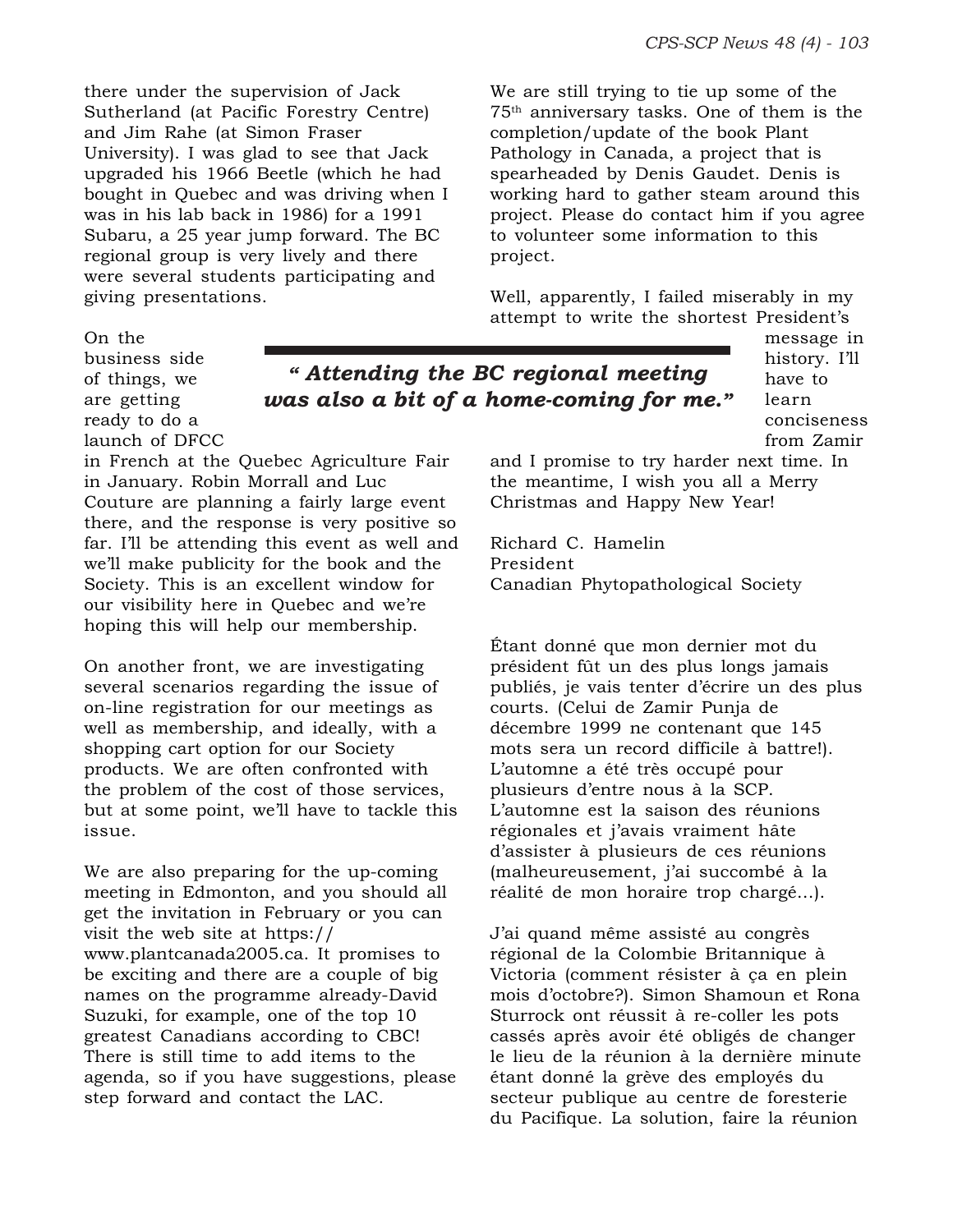dans un Beergarden local, constituait une alternative des plus intéressantes : les kegs de bière allemande étaient toujours à portée de la main à l'arrière de la salle! Cette rencontre fût un succès. La participation a été excellente et on a eu droit à une session du soir où on a appris que *Cryptococcus*, un pathogène humain, avait été découvert sur plusieurs espèces d'arbres en C. B. Si cette dualité

pathologie humainearbre était plus fréquente, on n'aurait aucune

*<<Ma participation au congrès régional à Victoria représentait un peu un retour au bercail pour moi.>>*

difficulté à financer la recherche en pathologie forestière!

Ma participation au congrès régional à Victoria représentait un peu un retour au bercail pour moi. En effet, j'ai fait ma Maîtrise sous la direction de Jack Sutherland (au centre du Pacifique) et de Jim Rahe (université Simon Fraser). J'étais content de voir que Jack avait finalement échangé sa coccinelle 1966 (achetée à Québec) pour une Subaru 1991, un saut en avant de 25 ans. La région de la C. B. possède un chapitre très actif et plusieurs étudiants participaient à cette réunion.

Pour ce qui est des affaires de la société, on se prépare à faire un lancement du livre MGCC en français au salon de l'agriculture du Québec en janvier. Robin Morrall et Luc Couture ont planifié un évènement d'envergure et la réponse à date est très positive. J'y assisterai et on en profitera pour faire de la publicité pour le livre et pour la société. Ceci constitue une excellente vitrine pour notre société au Québec et on espère que ça nous aidera à y recruter des nouveaux membres.

Par ailleurs, nous examinons présentement plusieurs scénarios en ce qui concerne les inscriptions en ligne

pour les réunions et les abonnements et les achats en ligne. Le problème que nous rencontrons chaque fois qu'on se penche sur ce problème est celui du coût élevé de ce service. Nous n'aurons cependant pas le choix de faire face à la musique si on veut avoir ces services qui ne sont vraiment pas du luxe.

On se prépare aussi activement à la

prochaine réunion annuelle à Edmonton. Vous devriez d'ailleurs recevoir votre invitation assez tôt dans la

nouvelle année ou encore vous pouvez visiter le site internet au https:// www.plantcanada2005.ca. L'événement s'annonce prometteur et il y a déjà une couple de « gros noms » au programme, entre autre David Suzuki (un des dix plus grands canadien, si on en croit la CBC!). Il est encore temps d'ajouter des items à l'agenda, mais il faut faire vite. Contactez le comité organisateur si c'est le cas.

On est toujours en train de terminer les projets associés avec le 75ième anniversaire, comme par exemple la mise à jour du livre sur l'histoire de la phytopathologie au Canada. Ce projet piloté par Denis Gaudet a besoin de votre apport et n'hésitez pas à répondre aux appels de Denis qui voudrait bien avoir du matériel de la part des membres.

De toute évidence, je ne suis pas doué pour écrire des textes courts et je pense bien que le record de Zamir est intact (je devrai pendre des leçon de lui!). En attendant, je souhaite à tous un joyeux Noël et une bonne année!

Richard C. Hamelin Président Société Canadienne de Phytopathologie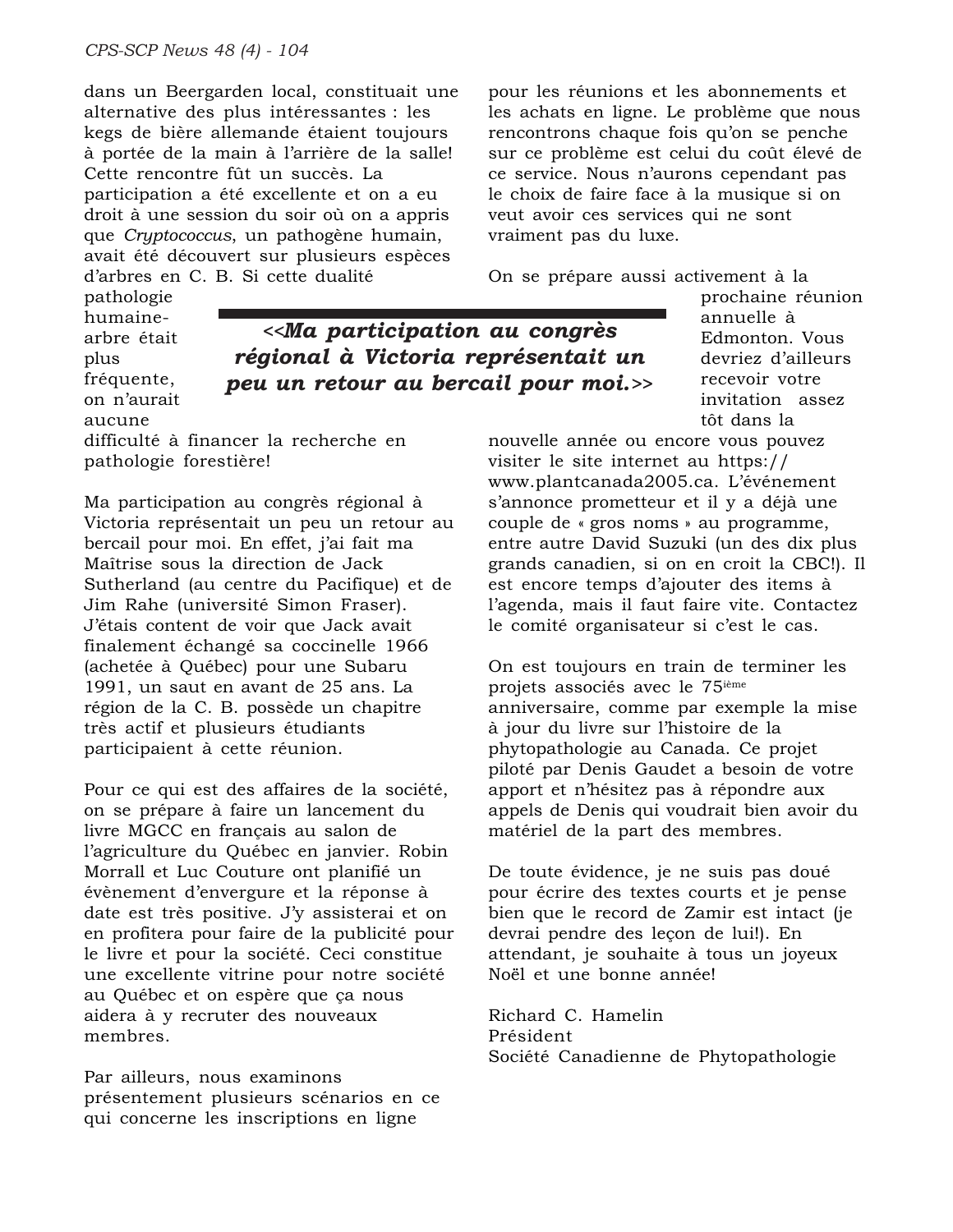### **Regional Reports**

### **Maritime Region CPS Meetings a Success!**

After years of not meeting as a group, members of the CPS from the Maritime Region came together in Charlottetown with other colleagues to share in discussions of current research and fellowship. The meeting was held on December 2, 2004 at the Delta Prince Edward in Charlottetown. Twenty participants from government, university, and industry heard 10 oral presentations dealing with the biology and management of plant pathogenic bacteria, fungi and viruses. Our keynote speaker, Dr. David Patriquin from Dalhousie University in Halifax, Nova Scotia, started the meeting off on an excellent note with a presentation entitled: "Managing nitrogen for control of pests and diseases". Other presenters included Xianzhou Nie (AAFC, NB), Huimin Xu (CFIA, PE), Robert Coffin (Cavendish Farms, PE), Gordon Braun (AAFC, NS), Solke De Boer (CFIA, PE), Mohsen Taghavi (CFIA, PE), Rick Peters (AAFC, PE), and Len Ward (CFIA, PE). Richard Martin (CPS, Past-President) was also in attendance. The best graduate student presentation was awarded to William (Billy) MacDonald, a Masters student at the University of Prince Edward Island, for his presentation entitled: Assessing the *in vitro* sensitivity of *Alternaria solani* and *A. alternata* isolates from Prince Edward Island to azoxystrobin. Billy is supervised by Robert Coffin (Cavendish Farms), Chris Lacroix (University of PEI), and Rick Peters (Agriculture and Agri-Food Canada, Charlottetown).

Following the meeting, attendees had dinner at the Merchantman Pub and awards were presented to the keynote speaker and graduate student. Special thanks to our financial sponsors, the CPS and the Prince Edward Island Dept. of Agriculture, Fisheries and Aquaculture (represented by Tony Sturz) for helping to make the meeting a success. Also, thanks to Tommy Gallant for co-ordination of the audio-visual technology.

Maritime CPS members unanimously agreed to hold this regional meeting on an annual basis, and to rotate the meeting site among the three Maritime provinces. We look forward to establishing the Maritime Region meeting as a regular component of CPS activities in Canada.

Respectfully submitted,

Rick Peters, CPS Maritime Region Rep



Dr. David Patriquin (Dalhousie University, Halifax, NS) is acknowledged by CPS, Maritime Region rep, Rick Peters, for his efforts as keynote speaker.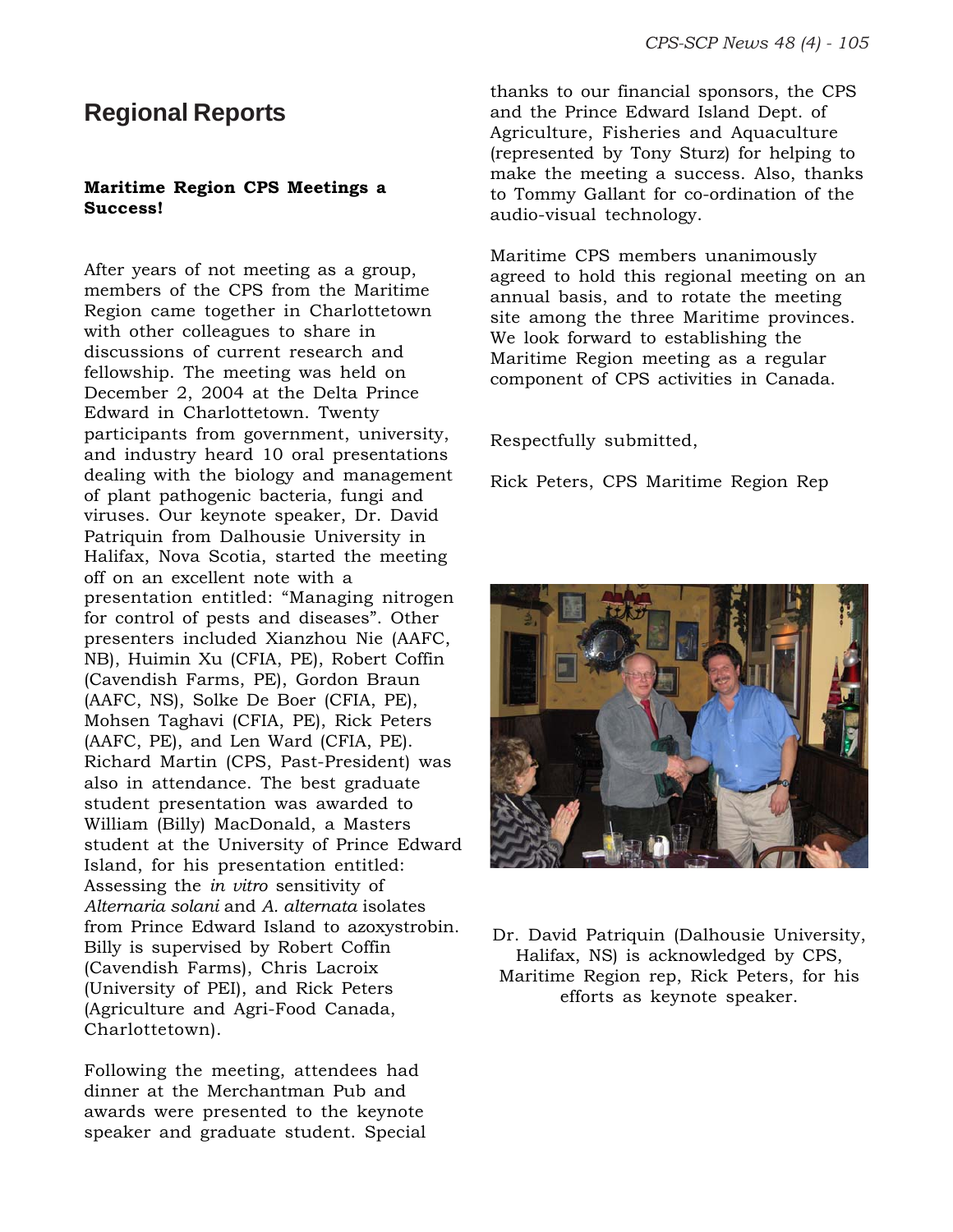### **2004 Saskatchewan CPS Annual meeting**

The Saskatchewan Regional group of the Canadian Phytopathological Society met in conjunction with the Saskatchewan Advisory Council on Crop Protection (SACCP) - Disease Sub-council on November 23 -24, 2004, at Agriculture and Agri-Food Canada (AAFC) in Saskatoon, Saskatchewan. Approximately 40 scientists, technicians, extension personnel, graduate students, and industry representatives attended the scientific meeting and enjoyed an interesting afternoon of diverse scientific presentations.

Subsequent to introductions, CPS vicepresident Dr. Bruce Gossen gave a warm welcome and updates on the Society and Diseases and Pests of Vegetable Crops in Canada. Robin Morrall gave an update on Diseases of Field Crops in Canada, and progress of the French version Maladies des grandes cultures au Canada, which will be completed in December 2004.

Ten papers and six posters were presented throughout the afternoon. They covered a variety of subjects including detoxification of plant phytoalexins, identification of *Sclerotinia* resistance in canola and bean, presence of phytoplasmas in canola seed, molecular marker development and mapping of R genes, disease management practices, biocontrol potential of plant pathogens, and the commercialization process of biological products. The presentations encompassed research on plant pathogens such as *Pyrenophora triticirepentis* and *Fusarium graminearum* on wheat, *Streptomyces scabies* and *Spongospora subterranea* on potato, and *Sclerotinia sclerotiorum* and *Leptosphaeria maculans* on canola. Potential biocontrol agents such as *Plectosporium alismatis* and *Phoma macrostoma* for control of weedy species, and *Microsphaeropsis ochracea* for control of apple scab were also discussed.

Many of the presenters submitted abstracts for publication in the March 2005 volume of the Canadian Journal of Plant Pathology.

Each year, the T.C. Vanterpool Prize in Plant Pathology (a University of Saskatchewan cash prize) is awarded to a U of S student who has made an outstanding effort in the field of plant pathology by his/her exceptional research, presentations at meetings or conferences, and/or involvement in plant pathology projects. The 2004 T.C. Vanterpool Prize went to co-winners Faye Dokken and Jie (Jerry) Feng. Faye is a Master's student in the Department of Applied Microbiology and Food Science, and is working on the mass production of potential bioherbicides for control of scentless chamomile under the supervision of Dr. Gary Peng. Jerry is a Ph.D. student with Dr. Geoff Hughes in the Department of Plant Sciences, and is studying the genetics of resistance to *Stagonospora nodurum* blotch in wheat. Congratulations to both Faye and Jerry!

The meeting concluded with an evening social at *Saskatoon Asian Restaurant*, where all participating gorged on a host of Vietnamese specialties. With tummies full of excellent food and heads full of engaging conversation, all went home satiated and smiling.

Coreen Franke Saskatchewan Regional Representative

### **25th annual meeting of the Plant Pathology Society of Alberta**

The  $25<sup>th</sup>$  annual meeting of the Plant Pathology Society of Alberta was held in Lacombe, Alberta November 8-10, 2004. The meeting was well attended, with 47 people present, giving 13 oral presentations and 10 posters. Behzad Sorkhilalehloo was presented with the prize for the best student presentation,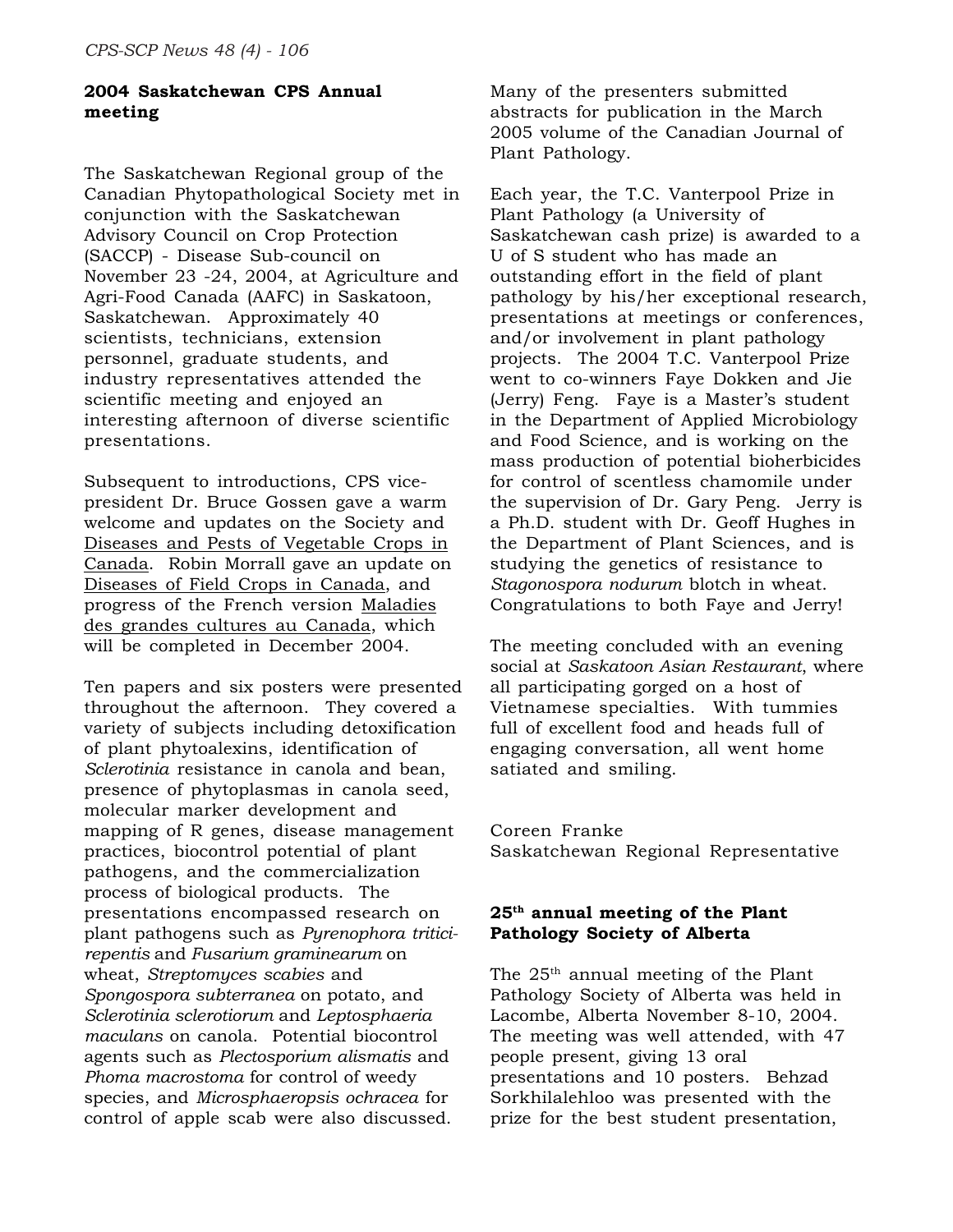while in a closely fought battle, the best presentation by a technician went to Michele Frick. This year's Dr. Terry Swanson Memorial Scholarship will be awarded to Ms Congli Wang, a Ph.D student at the University of California, Riverside who is studying the root-knot nematode and Fusarium wilt in cotton. To celebrate the  $25<sup>th</sup>$  anniversary, Lu Piening gave an overview of how the society came into being and President Denise Orr compared the first meeting in 1979 to the present one. Those present at the meeting were treated to photos from past meetings, including 2 with no names attached. Some names were added, with Kan-Fa Chang identifying many, but we are still hopeful of more identifications. The banquet of Greek food, complete with belly dancer proved to be a popular evening. The 2005 meeting is being organized by in-coming president Ron Howard.

Submitted by D.D. Orr.

### **CPS Regional Meeting - 2004**

### **British Columbia Region**

The 2004 Annual Meeting of CPS-BC Region was held October 18 - 19th in Victoria at the Edelweiss Club, Niagara Street. The final days of planning for the meeting occurred during a period of uncertain labor negotiations with the potential for restricted access to Pacific Forestry Centre. Victoria is a city where suitable and affordable meeting space is limited, and difficult to locate. The organizers of the 2004 Meeting should be commended on their resourcefulness and astute planning in finding what turned out to be a great location, complete with accessible bar, inspiring decorations, and great music. Thanks to Simon Shamoun, Rona Sturrock, Mike Cruickshank and all members of the organizing committee for planning an excellent program and

meeting. The meeting was attended by participants from all over BC representing Private Industry, University, Provincial, and Federal Departments.

The meeting was officially opened and welcoming remarks were presented by Dr. Gary Hogan, Director, Forest Biology Research Program, Pacific Forestry Centre, Victoria, BC. The first presentation of the meeting was by Dr. Siva Sabaratnam, BC Ministry of Agriculture, Fisheries and Food, and titled: "An overview on the new and important plant diseases in British Columbia". This was a very interesting report of new disease issues, new directions in pest management, and disease updates. This was followed by Paper Session I which covered a range of topics including biological control of Fusarium root and stem rot in cucumbers, bioherdicides for the control of invasive species, diseases of Wasabi, American ginseng, transformation of carrots for disease resistance, and description of Root Rot Tracker system for evaluating/ predicting the spread of root diseases. A poster session was held in the late afternoon. The evening of the first day began with a No-host bar, plus music. This was followed by the Banquet Dinner with a special guest speaker. Dr. Karen Bartlett, UBC, gave a presentation titled, "Is *Cryptococcus gattii* on Vancouver Island as temporary visitor or a landed immigrant?" This was an interesting and detailed presentation about the distribution on Vancouver Island of an exotic plant pest that has serious human health implications.

Day II of the meeting began with a special presentation by Dr. Matteo Garbelotto, University of California, Berkeley. Dr. Garbelotto's presentation was titled "Molecular detection tools: benefits and pitfalls of their use in the study and management of plant diseases." The power and potential of various molecular technologies were presented, as well as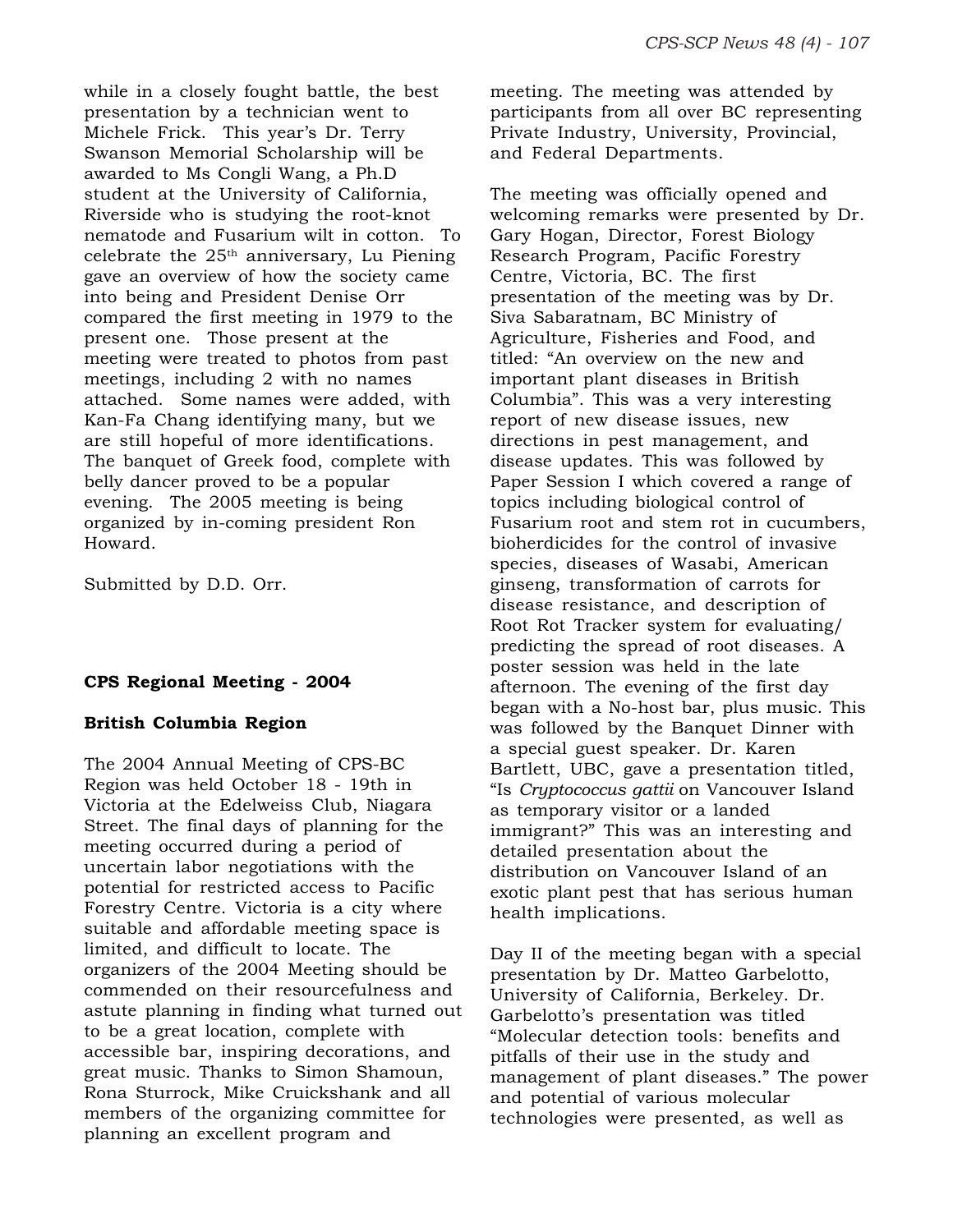cautions for use. Highlights including the mis-identification of pathogens due to non-specific detection of un-characterized but related pathogens, and erroneous conclusions based on the use of faulty or contaminated controls/standards. This was followed by Paper Session II. This was another interesting session of informative presentations covering a range of topics related to molecular characterization and identification of plant pathogens. Topics included; virus strain typing using realtime multiplex PCR with SYBR Green melting curve analysis, induction of disease resistance in rice using *Bacillus subtilus*, white pine blister rust hybrid, molecular cloning of pathogen/woundinducible PR10 promoter from *Pinus monticola*, and *in vitro* germination of excised embryos from mature western white pine and Douglas fir.

An important aspect of the regional meeting is that it provides an opportunity to support and encourage students to persevere in spite of the many challenges of research. Also, it provides a platform for them to present their data and discuss results. All students are recognized and applauded for their efforts but due to limited resources only 2 awards were possible in this meeting. The winners of the student presentations were Georgina Rodriguez, SFU/Biological Sciences (1st place winner), and Syama Chatterton, SFU/Biological Sciences (2nd place winner).

The organizers scheduled the business meeting during lunch. This was a wise move since it meant a hungry but captive audience. We were fortunate to have in attendance the President of CPS, Dr. Richard Hamelin, who was able to share his vision for the society with the group. Also, the BC region is fortunate to have several distinguished members of CPS who were present at the meeting, including Dr. Zamir Punja, Editor-in-Chief (CJPP) and Past President (CPS), and Gayle Jesperson, Membership Secretary

(CPS). Gayle gave an update on membership, encouraged all to renew or join, and highlighted the benefits of membership. Dr. Punja gave an update on CJPP, available in both hard copy and online, and described the growing prestige of CJPP. Several distinguished retirees in attendance were recognized during the course of the business meeting; Dr. Jack Sutherland, Dr. Michele Heath, and Dr. Ronald Wall.

The 2005 Annual Meeting of CPS-BC Region will be held in Abbotsford. Thanks to Dr. Siva Sabaratnam and his colleagues for stepping up to the challenge.

Submitted by D. James, BC Regional Representative.

### **Announcements**

### **2005 Membership Fees are Due**

Forms for 2005 CPS membership renewals were mailed out in November. Please return your form by January 31, 2005. Membership forms are also available on the CPS website in PDF format. These forms may be filled out on the screen and printed for mailing or faxing. Please note, emeritus members who do not get the journal must also return the form (no payment required) to indicate that you wish to remain an active member and receive the newsletter.

Moving? Don't forget to inform the membership secretary of your new contact information, including e-mail address.

Send your membership applications or renewals to: Gayle Jesperson CPS membership secretary 200-1690 Powick Rd Kelowna BC V1X 7G5 Phone: 250 861-7228 Fax: 250 861-7490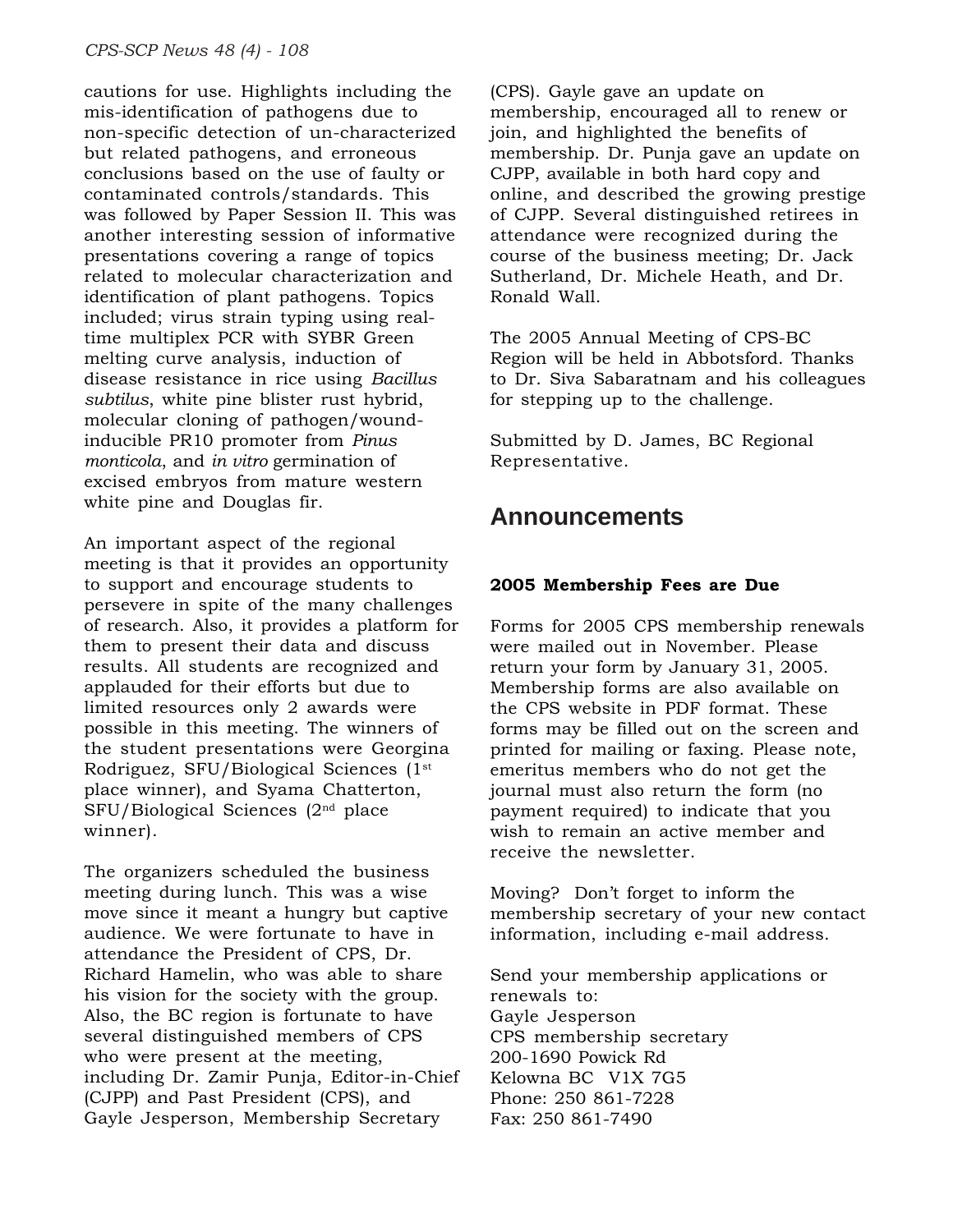#### **CPS Privacy Policy**

CPS values its members' right to privacy. Personal information collected on membership or meeting registration forms will be used for CPS business only, and will not be sold to outside organizations. Membership information will be used for distributing journals, newsletters and meeting notices, and will be published in the Membership Directory. Contact information is also provided to the ISPP World Directory unless you indicate otherwise. Please contact the membership secretary if you have any concerns.

### **Submission Deadline for the March issue of CPS - SCP News**

*PLEASE NOTE:* The submission deadline for the **March issue** of CPS - SCP News is **February 16, 2005**. Please have your reports and submissions to the Editor by this date.

#### **Maladies des grandes cultures au Canada**

Après plus d'un an d'efforts soutenus, l'équipe de traduction et de révision de la troisième édition de *Diseases of Field Crops in Canada* a terminé son travail. Les éditeurs scientifiques se sont tous impliqués à leur façon dans ce projet. Tout en produisant cet ouvrage, d'une qualité aussi remarquable que l'édition anglaise, les éditeurs en ont profité pour corriger certaines erreurs originales, mettre à jour certaines informations et même en ajouter de nouvelles. Le glossaire a aussi été particulièrement soigné et enrichi de termes supplémentaires, tous avec leur équivalent anglais, pour le bénéfice des lecteurs. Donc en un sens, la première édition de *Maladies des grandes cultures au*

*Canada* est plus complète et plus à jour que la troisième édition de *Diseases of Field Crops in Canada*. La traduction initiale a été produite par les Traductions scientifiques PaRi.

Le lancement officiel du livre s'est fait le 12 janvier 2005 à Saint-Hyacinthe, à l'occasion du Salon de l'Agriculture. Le livre est vendu au bas prix de 35\$ et son distributeur exclusif est le CRAAQ (Centre de référence en agriculture et agroalimentaire) (http:// www.craaq.qc.ca). Les membres de la Société Canadienne de Phytopathologie ont droit à un prix escompté de 15 %.

#### Référence:

Maladies des grandes cultures au Canada, 1<sup>re</sup> édition. 2004. Éditeurs scientifiques: K.L. Bailey, L. Couture, B.D. Gossen, R.K. Gugel et R.A.A. Morrall. Société canadienne de phytopathologie. 318 pages

#### **Pest Management Research Report**

Pest Management Research Report: A call letter has been issued for submitting research reports for publication in 2004 Pest Management Research Report. The deadline for submitting the reports to the appropriate Section and Section Editors is January, 16, 2005. The Pest Management Research Report is compiled for The Expert Committee on Integrated Pest Management (ECIPM), by Agriculture and Agri-Food Canada.

For further information contact: Andrea Labaj at labaja@agr.gc.ca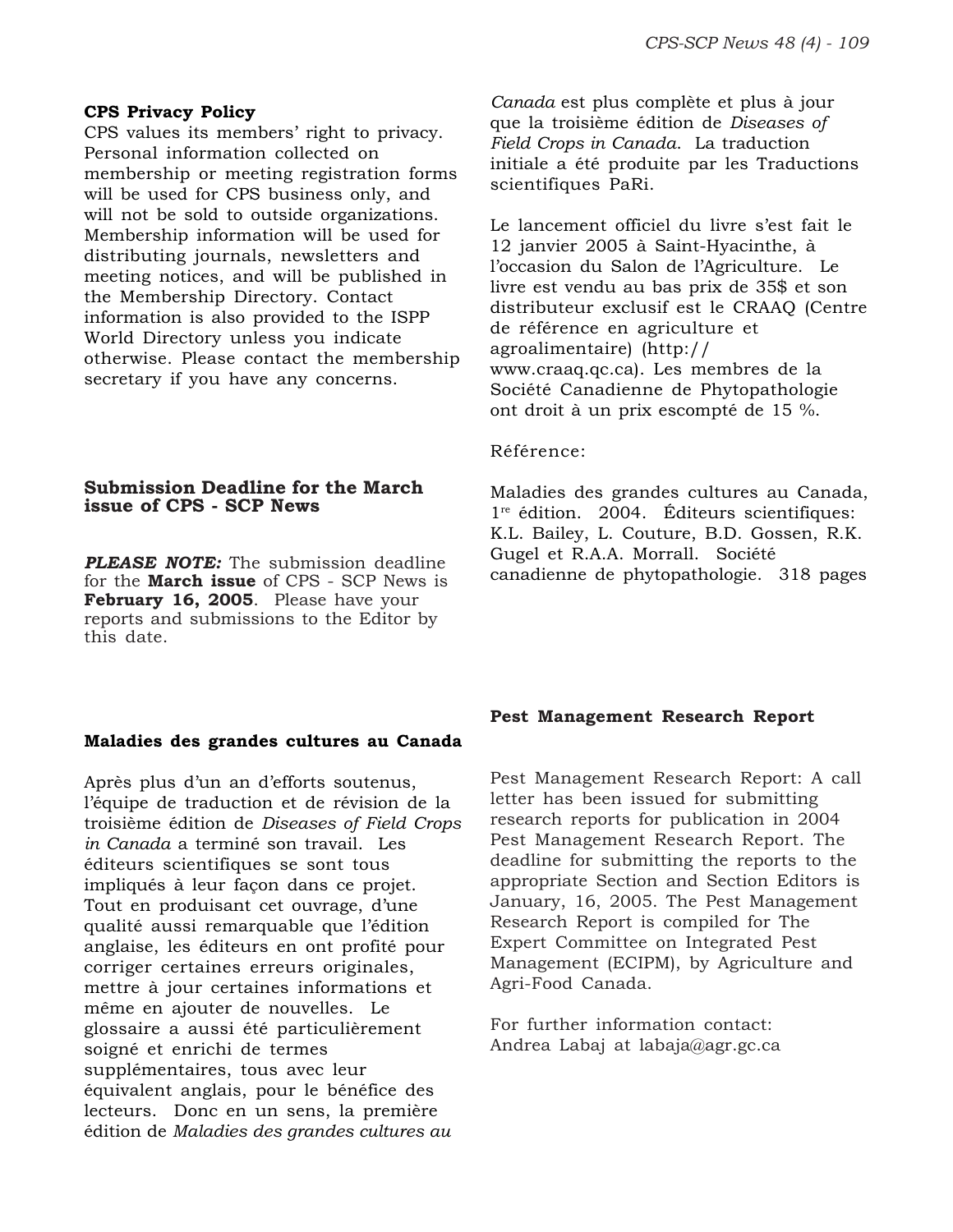### **North Eastern Forest Pathology Workshop**

Drs. Richard Wilson of The Ontario Ministry of Natural Resources and Anthony Hopkin of Canadian Forest Service in Sault Ste. Marie, ON, co-hosted the 45th Northeast Forest Pathology Workshop jointly with the 53rd North Central Forest Pest Workshop, in Niagara Falls Ontario June 8-11. About 60 forest pathologists and forest entomologists attended the meeting from the North Eastern United States and eastern Canada. The meeting included presentations on Red pine root rot problems, Beech Bark Disease, Sudden Oak Death and other diseases of oak as well as presentations on invasive insects such as the emerald ash borer and Asian Longhorned beetle. The meeting included a field tour of red pine plantation problems, beech bark disease, and was capped off with a wine tour in the beautiful Niagara wine region.



45th Northeast Forest Pathology Workshop attendees

### **December issue of the ISPP newsletter**

The December issue of the ISPP newsletter is now available at www.isppweb.org/nldec04.asp.

Please let your society members know, because there may be items of interest to them, or forthcoming events that they might want to attend.

With best wishes,

Elaine Davison Dr. Elaine Davison, Section Manager, Plant Pathology Department of Agriculture, Locked Bag 4, Bentley Delivery Centre, WA 6983 Phone: (08) 93683690 Fax: (08) 9368 2958

### **Awards**

**Maritime Region CPS Meeting**

**Best graduate student presentation, CPS, Maritime Regional Meeting**



William (Billy) MacDonald (M.Sc., University of Prince Edward Island) receives the award for best graduate student presentation from CPS, Maritime Region rep, Rick Peters.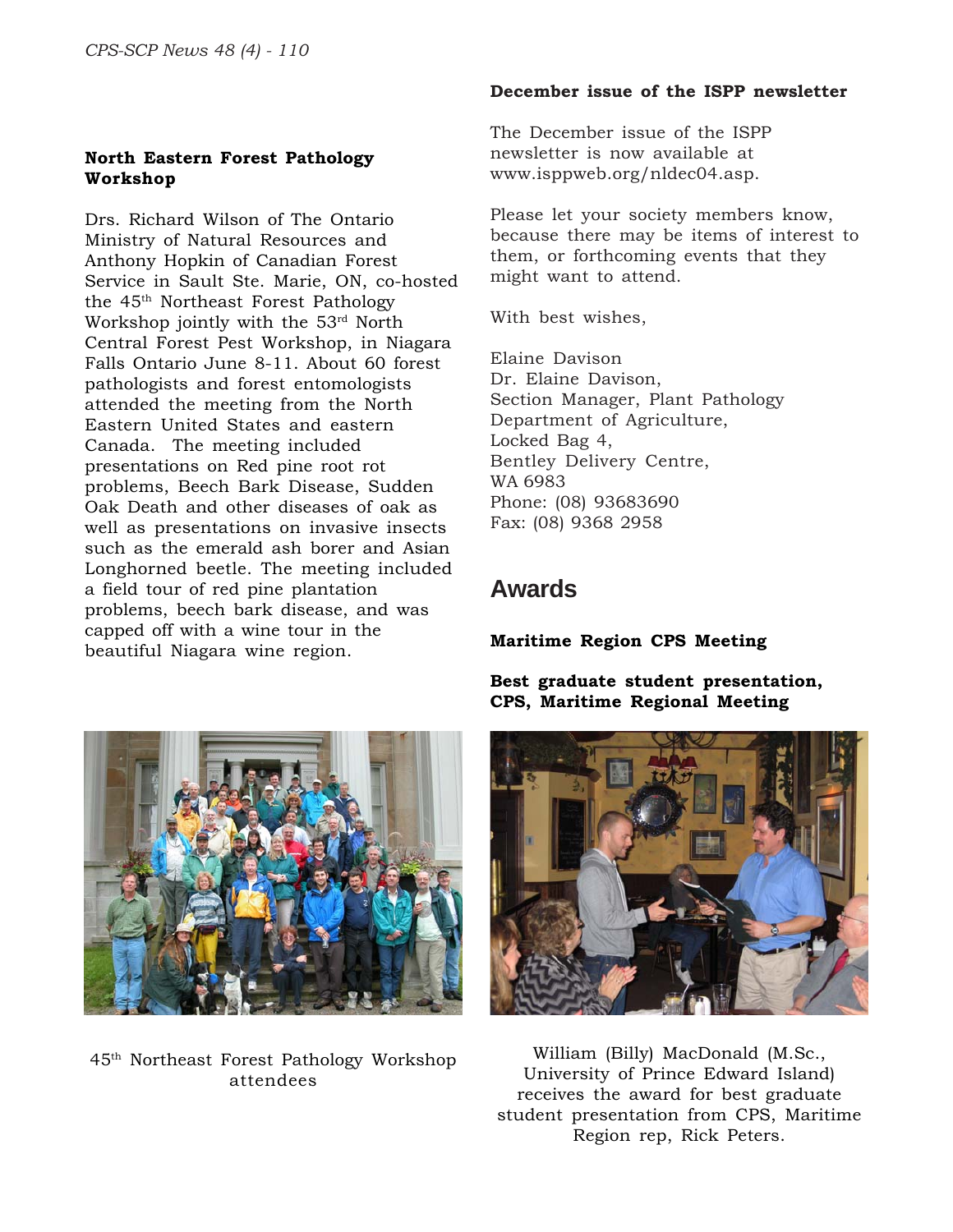### **Annual Meeting of the Taiwan Phytopathological Society**

Henry Huang received two awards at the annual meeting of the Taiwan Phytopathological Society, December, 4-5, 2004, National Taiwan University, Taipei, Taiwan. The first was for "Outstanding Contributions to Plant Pathology", while the second was for "Outstanding Contributions in Scientific Publications."

### **T.C. Vanterpool Prize in Plant Pathology**

Each year, the T.C. Vanterpool Prize in Plant Pathology (a University of Saskatchewan cash prize) is awarded to a U of S student who has made an outstanding effort in the field of plant pathology by his/her exceptional research, presentations at meetings or conferences, and/or involvement in plant pathology projects. The 2004 T.C. Vanterpool Prize went to co-winners Faye Dokken and Jie (Jerry) Feng. Faye is a Master's student in the Department of Applied Microbiology and Food Science, and is working on the mass production of potential bioherbicides for control of scentless chamomile under the supervision of Dr. Gary Peng. Jerry is a PhD student with Dr. Geoff Hughes in the Department of Plant Sciences, and is studying the genetics of resistance to *Stagonospora nodurum* blotch in wheat.

### **Annual Meeting of CPS-BC Region**

The winners of the student presentations at the annual meeting of CPS-BC Region were Georgina Rodriguez, SFU/Biological Sciences ( $1<sup>st</sup>$  place winner), and Syama Chatterton, SFU/Biological Sciences (2nd place winner).

### **Plant Pathology Society of Alberta meeting**

Behzad Sorkhilalehloo, University of Alberta, Ph.D. student under the supervision of Dr. J.P. Tewari, was presented with the prize for the best student presentation, while in a closely fought battle, the best presentation by a technician went to Michele Frick, Lethbridge Research Centre, Agriculture and Agri-Food Canada.

### **Greg J. Boland Receives Plague**

It was with some surprise that I read in the last issue of CPS News (September 2004, Vol. 48(3):62) that I had been presented with a "plague" by CPS for my past contributions as Editor of the CPS website! Given our common interest in disease, perhaps this is a somewhat appropriate, tongue-in-cheek approach to awarding "plaques" to CPS members!

I would like to thank Katherine Dobinson and Robin Morrall for expressing their heartfelt condolences on the receipt of my "plague", but am pleased to report that I am feeling much better now. Meanwhile, my "plague" hangs on my office wall...

Greg J. Boland

*Editors note: "There was a fair bit of discussion amongst the CPS-SCP Editors and Website Editor regarding this typo as the September issue was about to go to the printers. After much thought and consultation with the award recipient we decided to leave the typo as is. Jim and I are glad to hear that Greg has recovered from receiving the "plague".*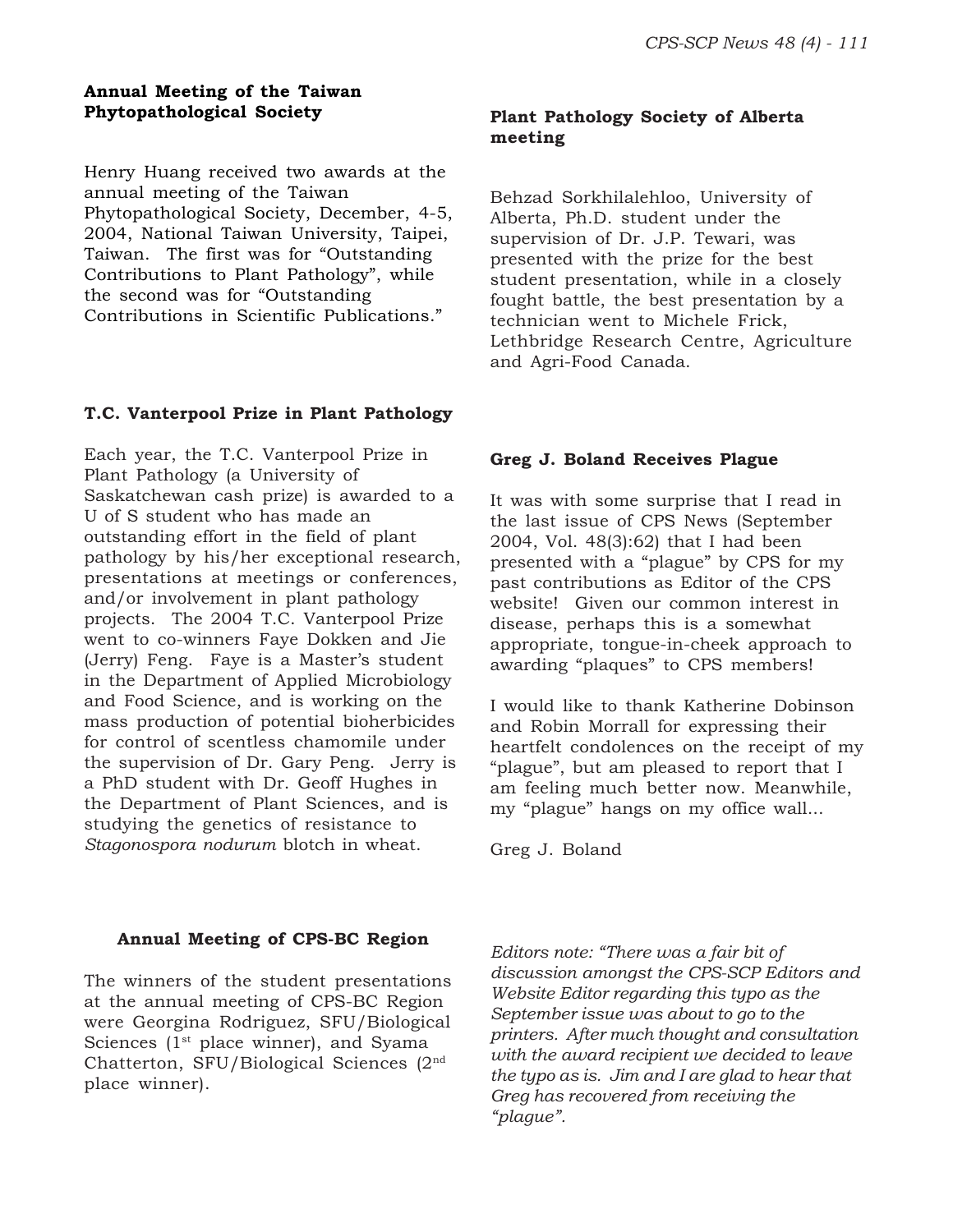### **People and Travel**

### **Henry Huang**

Henry Huang was invited to attend the following meetings in Taiwan in December, 2004.

International Symposium on Biodiversity and its Application in Biotechnology, December 3-4, 2004, National Pingtung University of Science and Technology, Pintung, Taiwan. Henry presented a paper entitled "Impact of Plant Disease on Biodiversity".

International Symposium on Tropical Agriculture and Agro-biotechnology, December 6-9, 2004, National Pingtung University of Science and Technology, Pintung, Taiwan. Henry presented a paper entitled "Sustainable Management of Plant Diseases in Different Climatic Regions"

Annual Meeting of the Taiwan Phytopathological Society, December, 4-5, 2004, National Taiwan University, Taipei, Taiwan. Henry gave a speech at the Plenary Session.

### **Rich Hunt**

Rich Hunt, who started working in forest pathology as a summer student in 1965, officially retires from the Canadian Forestry Service on December 20, 2004. He will be joining retiree Dunc Morrison in a government program that permits retirees to work 1/3 time. Rich will continue working with BC Forest Service geneticists in screening crosses of western white pine selected for blister rust resistance.

### **Employment**

#### **Career Opportunity – Research Associate**

Pest Management Specialist – Field and greenhouse trials

**Ag-Quest Inc**, a leader in contract research services for the agricultural industry since 1983, requires an individual to conduct field research trials.

**Qualifications:** The successful candidate should have an M Sc. in Agriculture (Plant pathology) or a B.Sc. with pathology and entomology field trial experience.

**Description:** The successful candidate will be responsible for procuring and propagating plant diseases and insects required for efficacy trials. The position will also include assisting research teams in inoculating and evaluating plant disease and insect control trials in the field and greenhouse as well as some related projects. Extended work hours will be required during peak seasons. Some travel may be required.

**Location:** The position will be based at the Ag-Quest research station located at Minto, Manitoba. For more information, visit our company website at www.agquest.com, or contact us at the address listed below.

Start date is March 1, 2005.

Salary will be dependent on relevant experience and education. Benefit plan available.

Candidates should provide references, and outline their work experience and research skills in the resume or cover letter. Please state salary expectations.

Please forward your resume in confidence to: